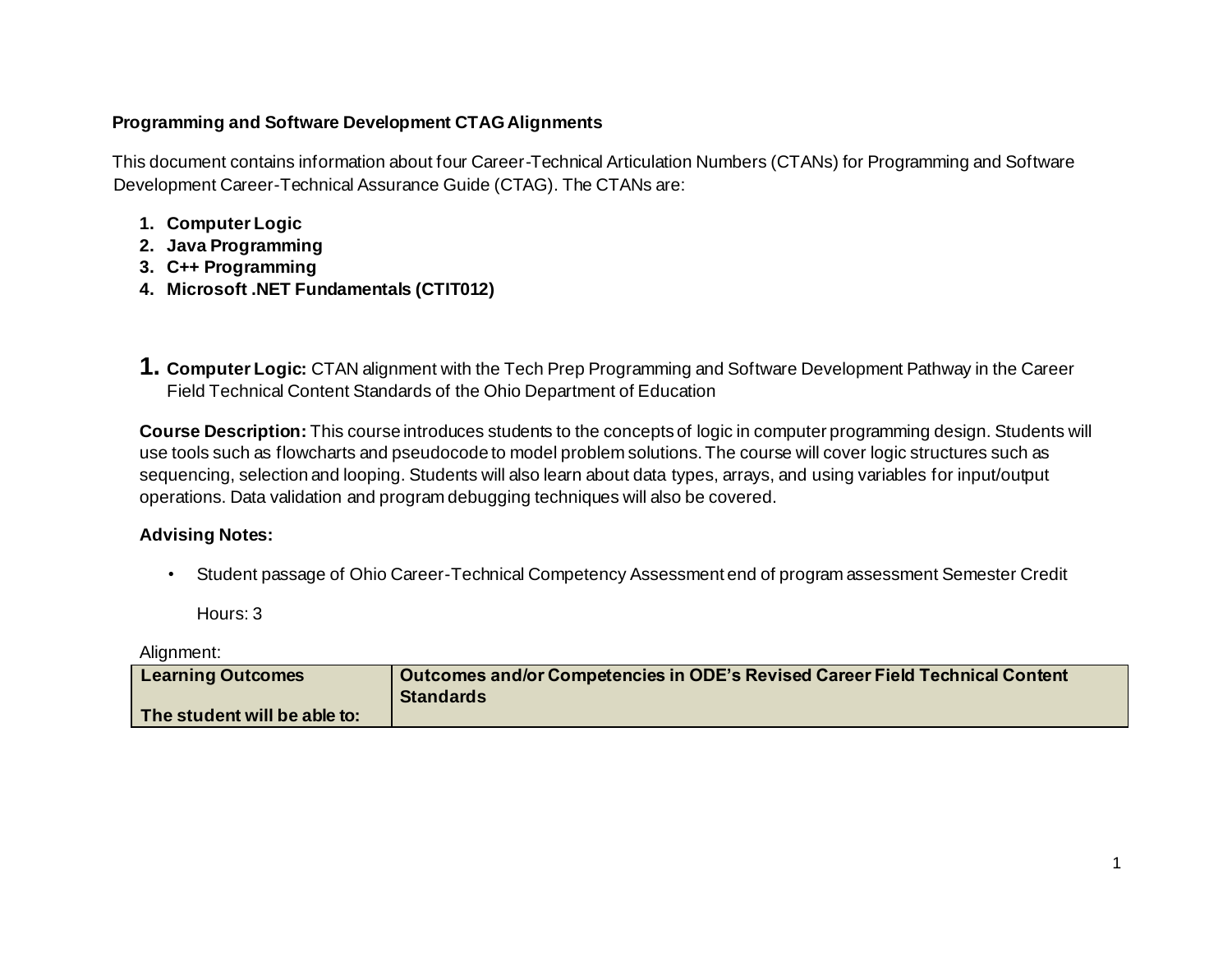| 1. Describe the Process of  | 5.1.1. Describe how computer programs and script can be used to solve problems (e.g., |
|-----------------------------|---------------------------------------------------------------------------------------|
| <b>Program Development.</b> | desktop, mobile, enterprise).                                                         |
|                             | 5.1.2. Explain how algorithms and data structures are used in information processing. |

|                                                                                                               | 5.1.4. Describe, compare, and contrast the basics procedural, structured, object-oriented<br>(OO), and event-driven programming.<br>5.1.5. Describe the concepts of data management through programming languages.                              |
|---------------------------------------------------------------------------------------------------------------|-------------------------------------------------------------------------------------------------------------------------------------------------------------------------------------------------------------------------------------------------|
| 2. Identify programming<br>languages and their<br>applications.                                               | 5.1.6. Analyze the strengths and weaknesses of different languages for solving a specific<br>problem.<br>5.1.7. Compare and contrast the functions and operations of compilers and interpreters.                                                |
| 3. Use modeling tools such as<br>using pseudocode and/or<br>solve<br>flowchart<br>to<br>programming problems. | 5.1.3. Model the solution using both graphic tools (e.g., flowcharts) and pseudocode<br>techniques.<br>Document a design using the appropriate tools (e.g., program flowchart, dataflow<br>5.6.7<br>diagrams, Unified Modeling Language [UML]). |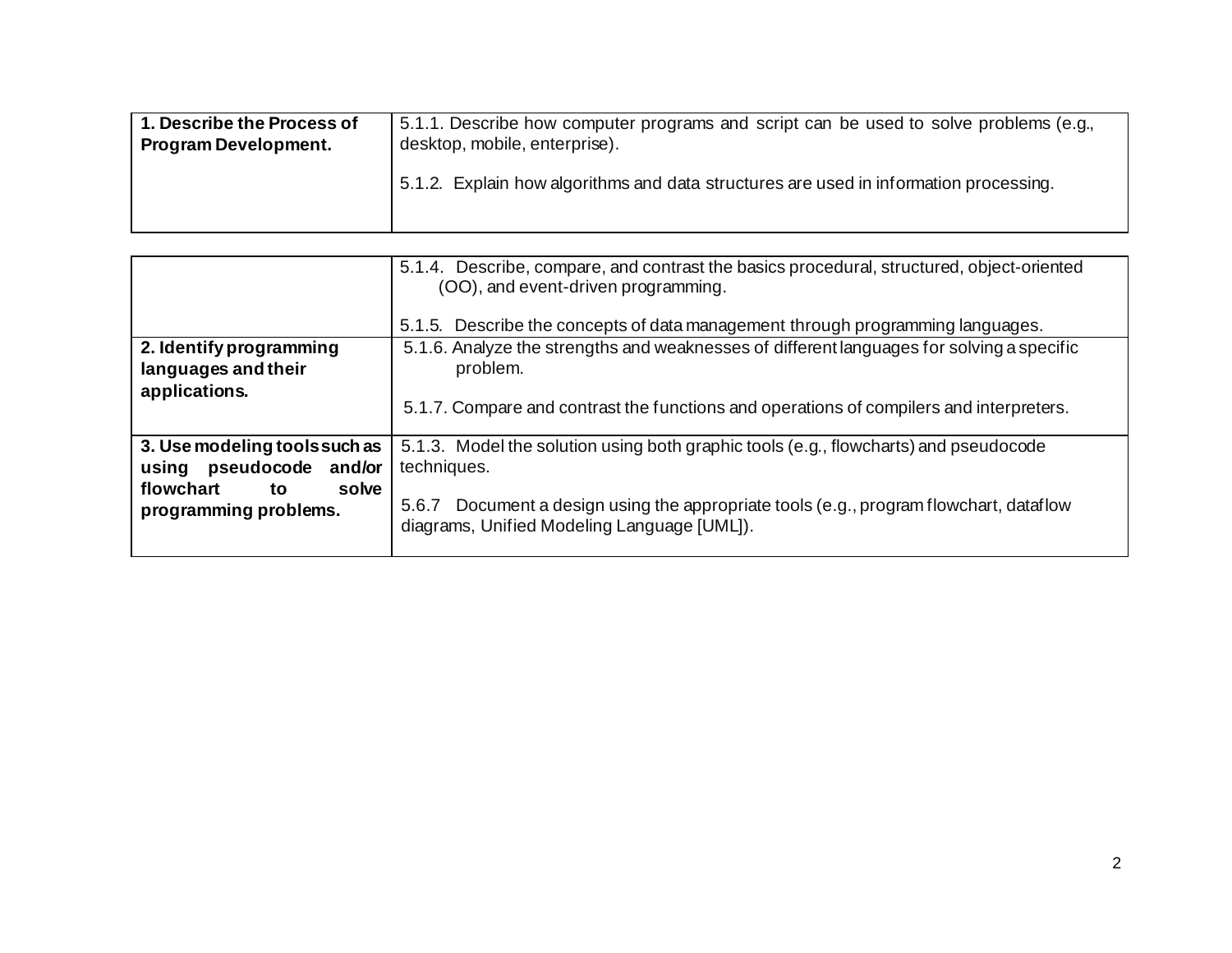| 4. Identify data types and use<br>variables for input and output                                                 | 5.2 Computational and String Operations: Develop code that performs computational and<br>string operations.               |
|------------------------------------------------------------------------------------------------------------------|---------------------------------------------------------------------------------------------------------------------------|
| operations and demonstrate<br>the ability to create logical<br>expressions and                                   | 5.2.1. Compare and contrast primitive types of numeric and nonnumeric data (e.g., integers,<br>floats, Boolean, strings). |
| mathematical calculations.                                                                                       | 5.2.2. Identify the scope of data (e.g., global versus local, variables, constants, arrays).                              |
|                                                                                                                  | 5.2.3. Write code that uses arithmetic operations.                                                                        |
|                                                                                                                  | 5.2.4. Write code that uses subtotals and final totals.                                                                   |
|                                                                                                                  | 5.2.5. Write code that applies string operations (e.g., concatenation, pattern matching,<br>substring).                   |
| 5. Utilize data structures,<br>such as an array, to store<br>and manipulate a collection<br>of related elements. | 5.2.2 Identify the scope of data (e.g., global vs. local, variables, constants, arrays).                                  |
| 6. Identify and use<br>conditional logic structures                                                              | 5.3<br>Logical Operations and Control Structures: Develop code that uses logical<br>operations and control structures.    |
| such as decision structures<br>and loops.                                                                        | Explain Boolean logic.<br>5.3.1.                                                                                          |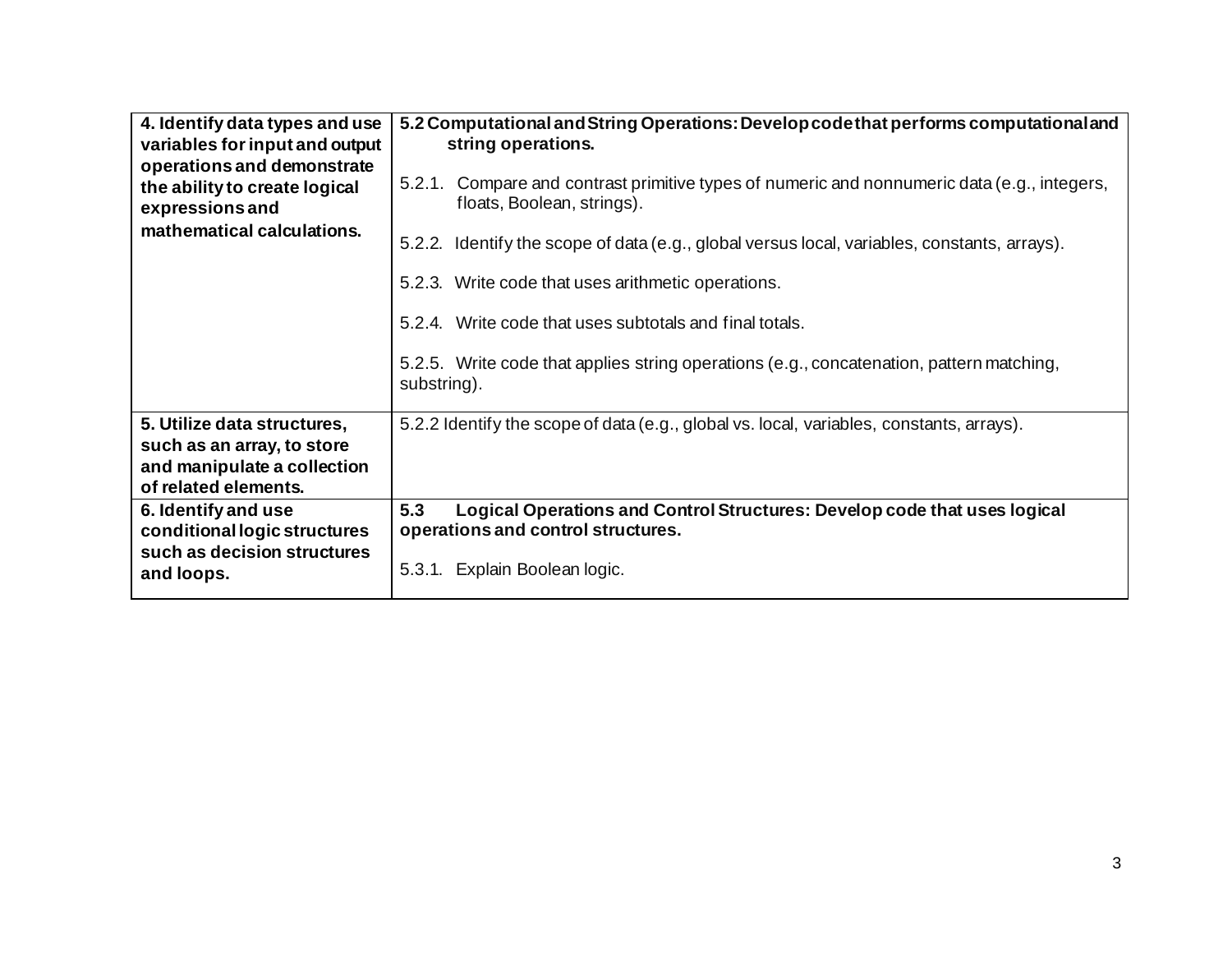|                                     |      | 5.3.2. Solve a truth table.                                                                                                                                                                |
|-------------------------------------|------|--------------------------------------------------------------------------------------------------------------------------------------------------------------------------------------------|
|                                     |      |                                                                                                                                                                                            |
|                                     |      | 5.3.3. Write code that uses logical operators (e.g., and, or, not).                                                                                                                        |
|                                     |      | 5.3.4. Write code that uses relational operators and compound conditions.                                                                                                                  |
|                                     |      | 5.3.5. Write code that uses conditional control structures (e.g., if, if-then-else).                                                                                                       |
|                                     |      | 5.3.6. Write code that uses repetition control structures (e.g., while, for).                                                                                                              |
|                                     |      | 5.3.7. Write code that uses selection control structures (e.g., case, switch).                                                                                                             |
|                                     |      | 5.3.8. Write code that uses nested structures and recursion.                                                                                                                               |
|                                     |      | 5.3.9. Write code that creates and calls functions.                                                                                                                                        |
|                                     |      | 5.3.10. Code error-handling techniques                                                                                                                                                     |
|                                     |      | 5.3.11. Write code to access data repositories.                                                                                                                                            |
|                                     |      | 5.3.12. Write code to create classes, objects, and methods.                                                                                                                                |
| <b>Describe</b><br>7.<br>and        | use  | 5.3.10 Code error-handling techniques                                                                                                                                                      |
| errorchecking<br>and<br>validation. | data | 5.4.5 Test the program using defined test cases.                                                                                                                                           |
|                                     |      | 5.4.6 Correct syntax and runtime errors.                                                                                                                                                   |
|                                     |      | 5.4.7 Debug logic errors.                                                                                                                                                                  |
|                                     |      | 5.5.1 Develop programs using data validation techniques.                                                                                                                                   |
|                                     |      | 5.6.14 Ensure code quality by testing and debugging the application (e.g. system testing, user<br>acceptance testing).<br>5.6.17 Collect application feedback and maintain the application |
|                                     |      |                                                                                                                                                                                            |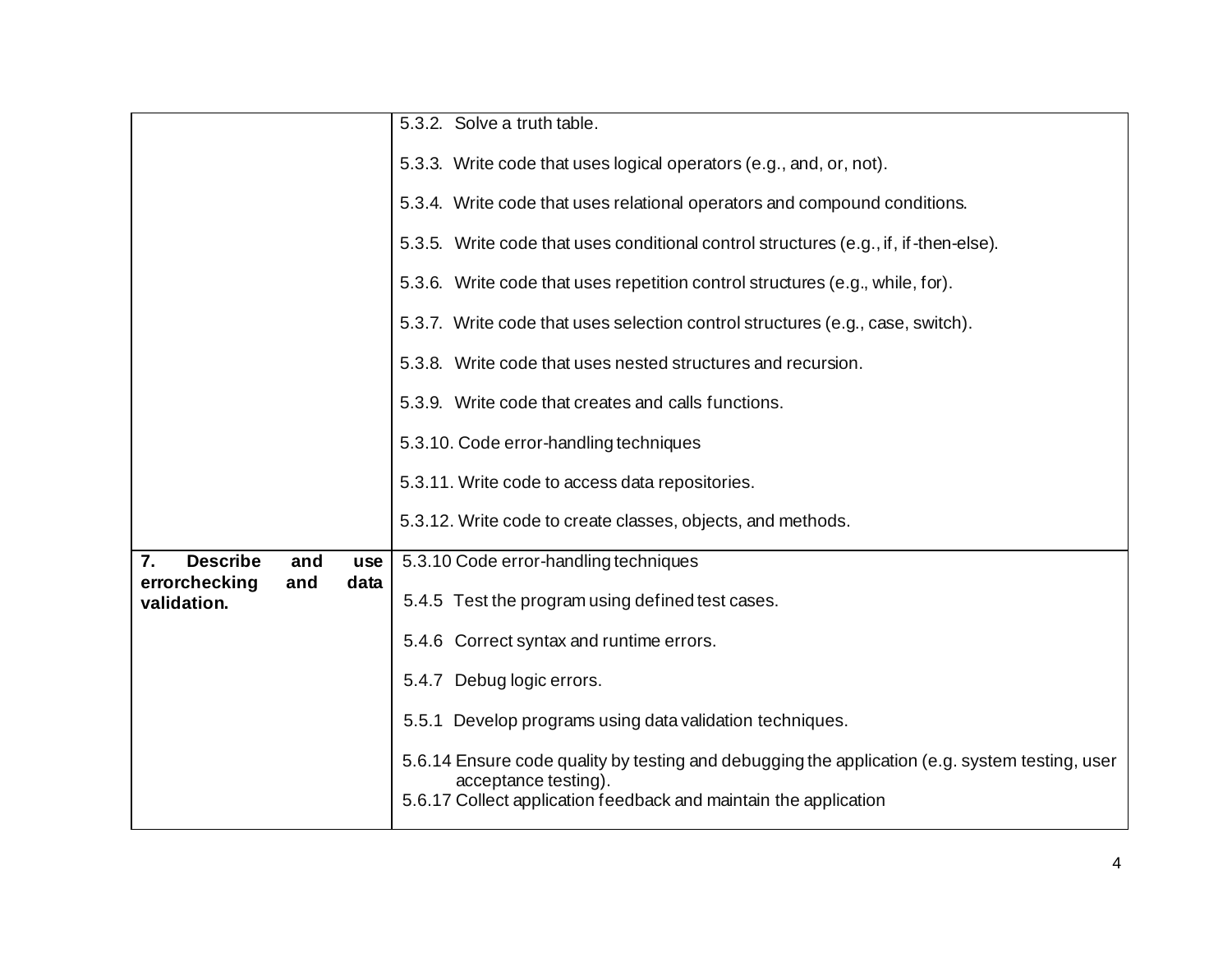| 8. Create program<br>documentation. | 5.1.8 Describe version control and the relevance of documentation.                                       |
|-------------------------------------|----------------------------------------------------------------------------------------------------------|
|                                     | 5.6.8 Create documentation (e.g., implementation plan, contingency plan, data dictionary, user<br>help). |
| 9. Create and use functions         | 5.3.9. Write code that creates and calls functions.                                                      |
| and modules                         |                                                                                                          |

**2. Java Programming:** CTAN alignment with the Tech Prep Programming and Software Development Pathway in the Career Field Technical Content Standards of the Ohio Department of Education

**Course Description:** This course introduces object-oriented concepts such as instantiation, polymorphism, inheritance, and encapsulation. Students will learn how to create classes, objects and methods. Java data types, data structures, and events will be covered. Students will use Java to create console, desktop, and mobile applications.

Advising Notes:

- Student passage of Ohio Career-Technical Competency Assessment end of program assessment
- Recommended Prerequisite Computer Logic
- Regarding Learning Outcome 8, please demonstrate that the course uses data structures and algorithms and program development.

Semester Credit Hours: 3

Alignment:

| <b>Learning Outcomes</b>     | Outcomes and/or Competencies in ODE's Revised Career Field Technical Content<br><b>Standards</b> |
|------------------------------|--------------------------------------------------------------------------------------------------|
| The student will be able to: |                                                                                                  |
| 1. Apply object oriented     | 5.1.4. Describe, compare, and contrast the basics of procedural, structured, object-oriented     |
| concepts to develop          | (OO), and event-driven programming.                                                              |
| programs, including          |                                                                                                  |
| encapsulation, abstraction,  |                                                                                                  |
| inheritance, polymorphism,   |                                                                                                  |
| and interfaces.              |                                                                                                  |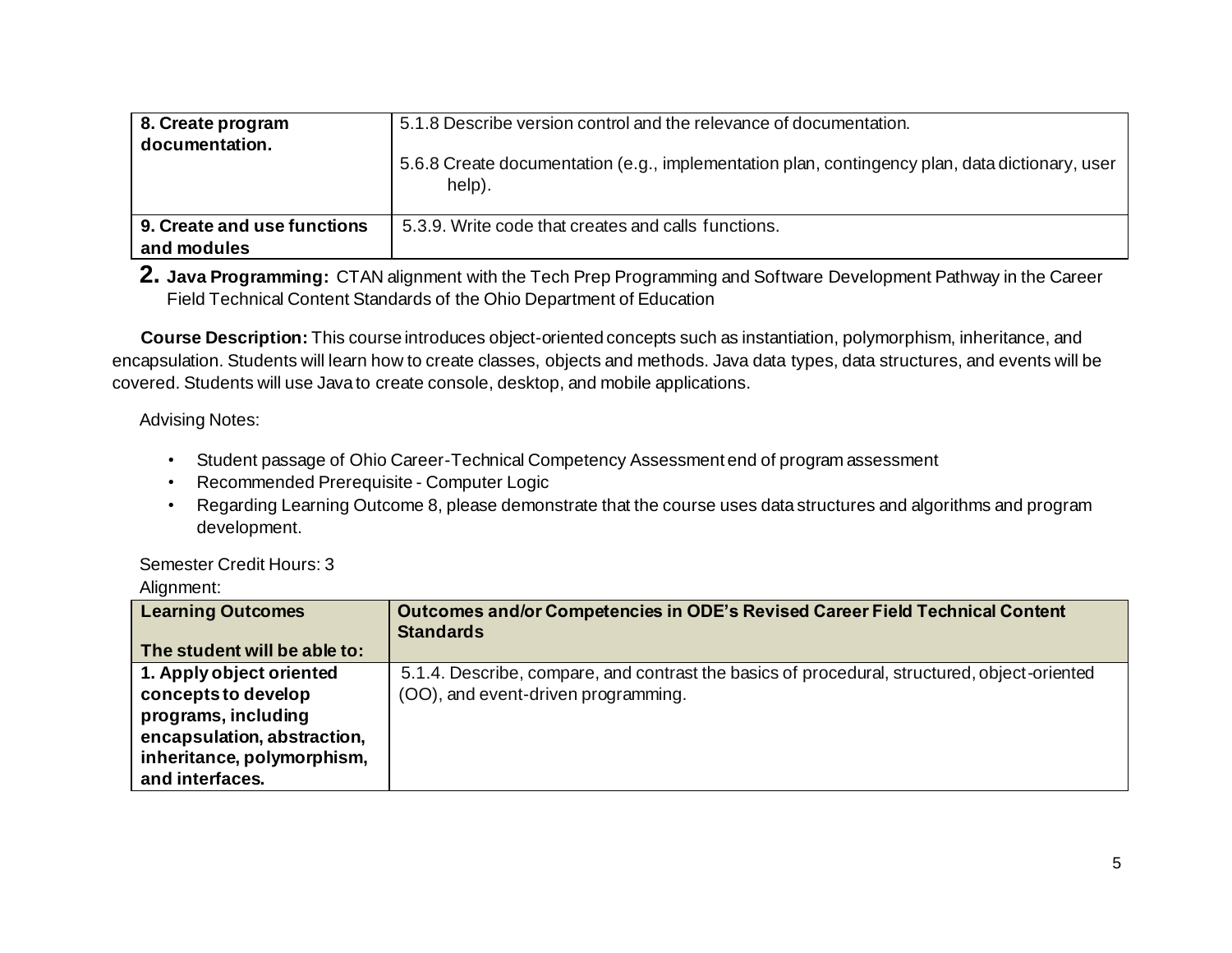| 2. Use development tools to<br>develop programs. | 5.4<br>Integrated Development Environment: Build and test a program using an<br>integrated development environment (IDE).                |
|--------------------------------------------------|------------------------------------------------------------------------------------------------------------------------------------------|
|                                                  | 5.4.1. Configure options, preferences, and tools.                                                                                        |
|                                                  | 5.4.2. Write and edit code in the IDE.                                                                                                   |
|                                                  | 5.4.3. Compile or interpret a working program.                                                                                           |
|                                                  | 5.4.4. Define test cases.                                                                                                                |
|                                                  | 5.4.5. Test the program using defined test cases.                                                                                        |
|                                                  | 5.4.6. Correct syntax and runtime errors.                                                                                                |
|                                                  | 5.4.7. Debug logic errors.                                                                                                               |
|                                                  | 5.6.4 Identify a programming language, framework, and an integrated development<br>environment (IDE).                                    |
|                                                  | Document a design using the appropriate tools (e.g., program flowchart, dataflow<br>5.6.7<br>diagrams, Unified Modeling Language [UML]). |
|                                                  | 5.6.12 Compare and contrast software methodologies (e.g. agile, waterfall)                                                               |

| 3. Create classes, objects<br>and methods using an | Develop programs that call other programs.<br>5.5.4         |
|----------------------------------------------------|-------------------------------------------------------------|
| object oriented language                           | 5.6.11 Develop the application.                             |
|                                                    | 5.3.12. Write code to create classes, objects, and methods. |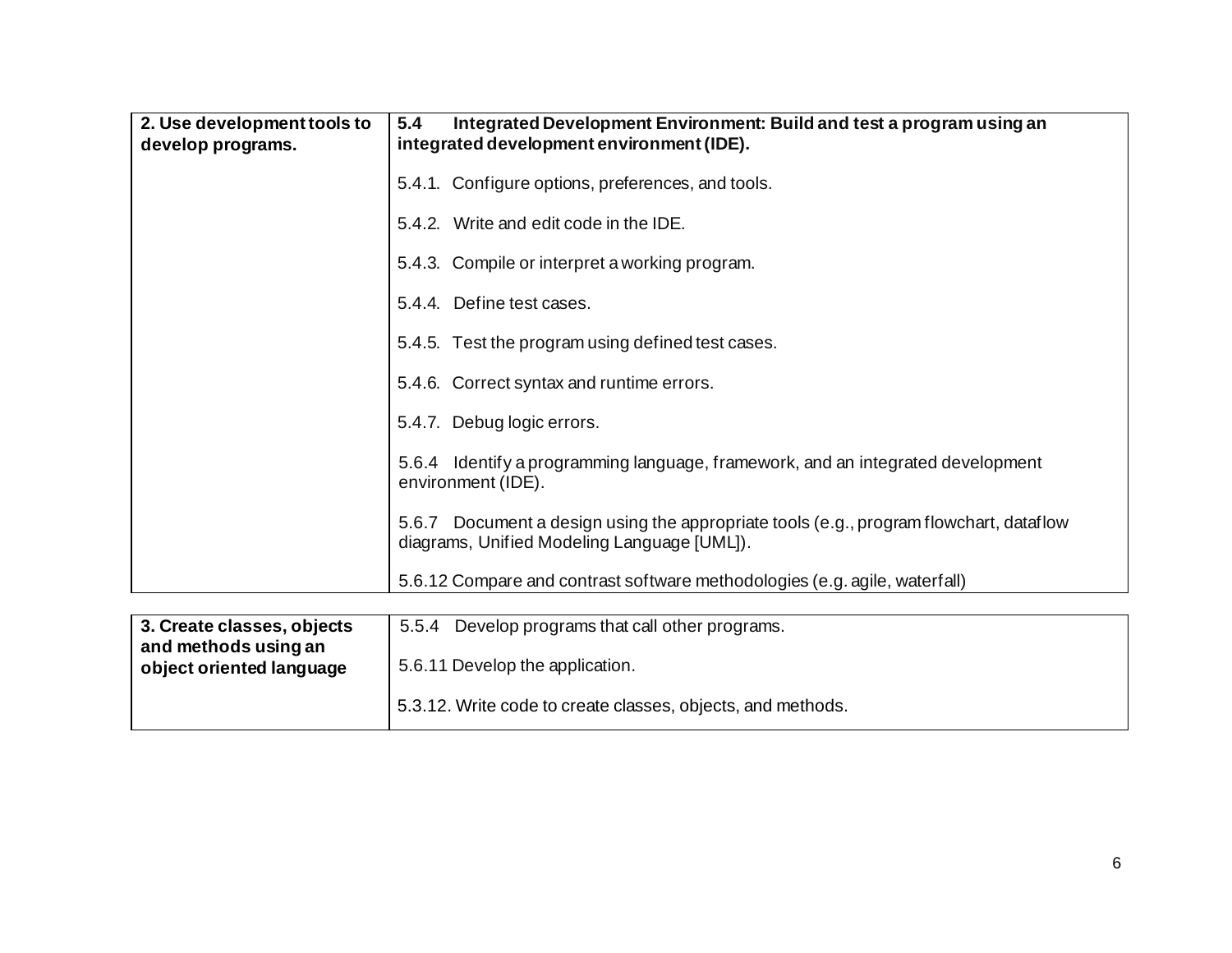| 4. Use primitive and<br>reference data types in                            | 5.2 Computational and String Operations: Develop code that performs computational and<br>string operations.               |
|----------------------------------------------------------------------------|---------------------------------------------------------------------------------------------------------------------------|
| computational and string<br>operations.                                    | 5.2.1. Compare and contrast primitive types of numeric and nonnumeric data (e.g., integers,<br>floats, Boolean, strings). |
|                                                                            | 5.2.2. Identify the scope of data (e.g., global versus local, variables, constants, arrays).                              |
|                                                                            | 5.2.3. Write code that uses arithmetic operations.                                                                        |
|                                                                            | 5.2.4. Write code that uses subtotals and final totals.                                                                   |
|                                                                            | 5.2.5. Write code that applies string operations (e.g., concatenation, pattern matching,<br>substring).                   |
| 5. Use error checking and<br>exception handling in<br>program development. | 5.4.5 Test the program using defined test cases.                                                                          |
| 6. Debug and test program<br>code.                                         | 5.4.6 Correct syntax and runtime errors.                                                                                  |
|                                                                            | 5.4.7 Debug logic errors.                                                                                                 |
|                                                                            | 5.6.14 Ensure code quality by testing and debugging the application (e.g. system testing, user<br>acceptance testing).    |
| 7. Test and validate program<br>output.                                    | 5.5.1<br>Develop programs using data validation techniques.                                                               |
|                                                                            | 5.6.13 Perform code reviews (e.g. peer walkthrough, static analysis)                                                      |
|                                                                            | 5.6.14 Ensure code quality by testing and debugging the application (e.g. system testing, user<br>acceptance testing).    |
|                                                                            | 5.6.17 Collect application feedback and maintain the application.                                                         |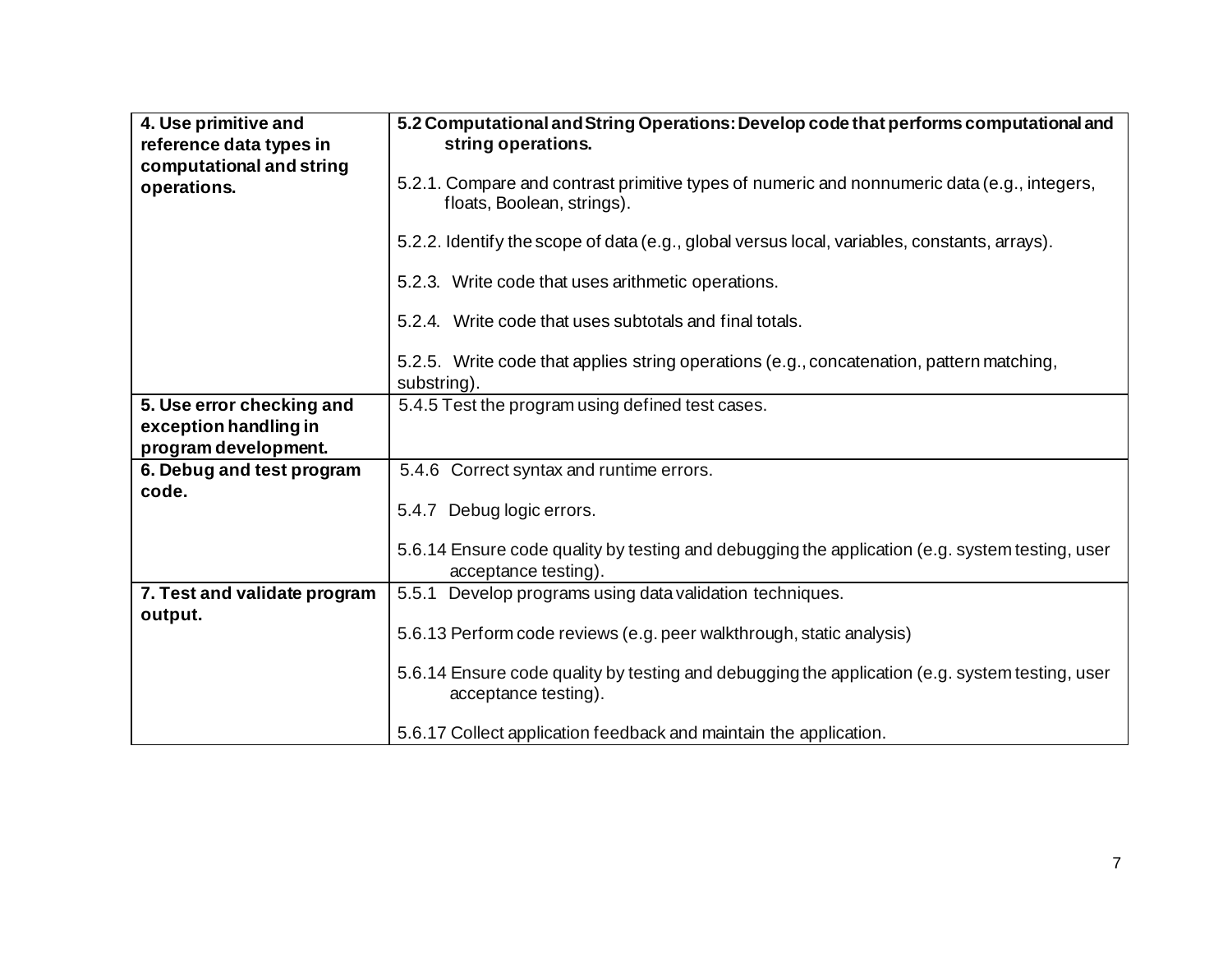| 8. Use data structures in<br>program development | 5.1.2 Explain how algorithms and data structures are used in information processing.<br>5.2.2 Identify the scope of data (e.g., global vs. local, variables, constants, arrays).<br>5.3.8 Write code that uses nested structures and recursion. |
|--------------------------------------------------|-------------------------------------------------------------------------------------------------------------------------------------------------------------------------------------------------------------------------------------------------|
| 9. Use I/O methods to                            | 5.6.5. Identify input and output (I/O) requirements.                                                                                                                                                                                            |
| develop programs                                 | 5.6.6. Design system inputs, outputs, and processes.                                                                                                                                                                                            |
| 10. Write executable object                      | 5.4.1. Configure options, preferences, and tools.                                                                                                                                                                                               |
| oriented source code.                            | 5.4.2. Write and edit code in the IDE.                                                                                                                                                                                                          |
|                                                  | 5.4.3. Compile or interpret a working program.                                                                                                                                                                                                  |
|                                                  | 5.6.11 Develop the application.                                                                                                                                                                                                                 |
|                                                  | 5.6.16 Deploy the application.                                                                                                                                                                                                                  |
|                                                  |                                                                                                                                                                                                                                                 |

**3. C++ Programming:** CTAN alignment with the Tech Prep Programming and Software Development Pathway in the Career Field Technical Content Standards of the Ohio Department of Education

**Course Description:** This course introduces object-oriented concepts such as instantiation, polymorphism, inheritance, and encapsulation. Students will learn how to create classes, objects, and member functions. C++ data types, pointers, structures, and arrays will be covered. Students will use C++ to create object oriented console programs.

Advising Notes:

- Student passage of Ohio Career-Technical Competency Assessment end of program assessment
- Recommended prerequisite: Computer Logic

Semester Credit Hours: 3 Alignment: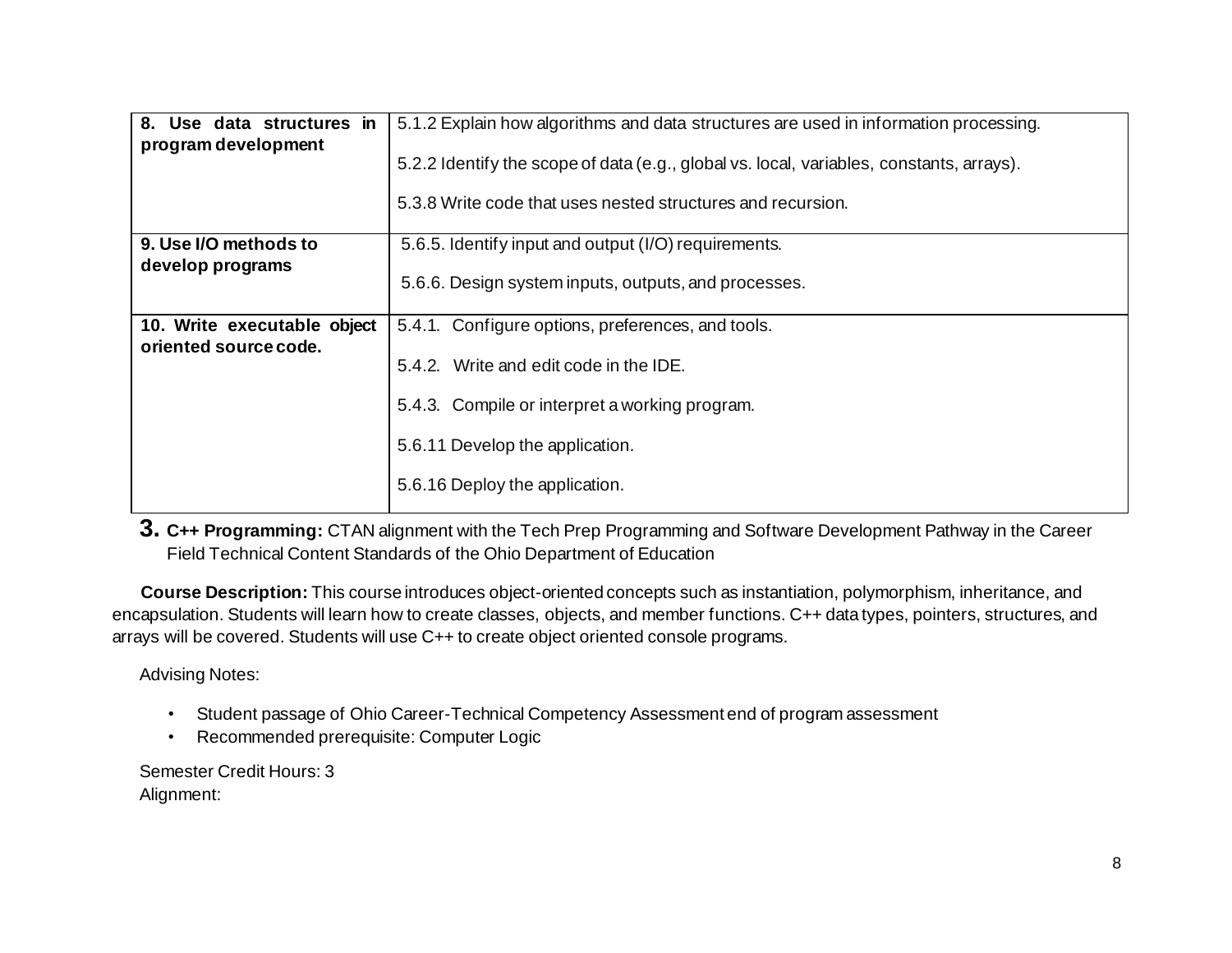| <b>Proposed Learning</b>                         | <b>Outcomes and/or Competencies in ODE's Revised Career Field Technical Content</b>                                                   |
|--------------------------------------------------|---------------------------------------------------------------------------------------------------------------------------------------|
| <b>Outcomes</b>                                  | <b>Standards</b>                                                                                                                      |
| The student will be able to:                     |                                                                                                                                       |
| 1. Apply object-oriented                         | 5.1.4. Describe, compare, and contrast the basics of procedural, structured, object-oriented                                          |
| concepts to develop                              | (OO), and event-driven programming.                                                                                                   |
| programs.                                        |                                                                                                                                       |
| 2. Use development tools to                      | 5.4<br>Integrated Development Environment: Build and test a program using an                                                          |
| develop programs.                                | integrated development environment (IDE).                                                                                             |
|                                                  | 5.4.1. Configure options, preferences, and tools.                                                                                     |
|                                                  | 5.4.2. Write and edit code in the IDE.                                                                                                |
|                                                  | 5.4.3. Compile or interpret a working program.                                                                                        |
|                                                  | 5.4.4. Define test cases.                                                                                                             |
|                                                  | 5.4.5. Test the program using defined test cases.                                                                                     |
|                                                  | 5.4.6. Correct syntax and runtime errors.                                                                                             |
|                                                  | 5.4.7. Debug logic errors.                                                                                                            |
|                                                  | 5.6.4 Identify a programming language, framework, and an integrated development<br>environment (IDE).                                 |
|                                                  | 5.6.7 Document a design using the appropriate tools (e.g., program flowchart, dataflow<br>diagrams, Unified Modeling Language [UML]). |
|                                                  | 5.6.12 Compare and contrast software methodologies (e.g. agile, waterfall)                                                            |
| 3. Create classes, objects                       | 5.5.4 Develop programs that call other programs.                                                                                      |
| and methods using an<br>object oriented language | 5.6.11 Develop the application.                                                                                                       |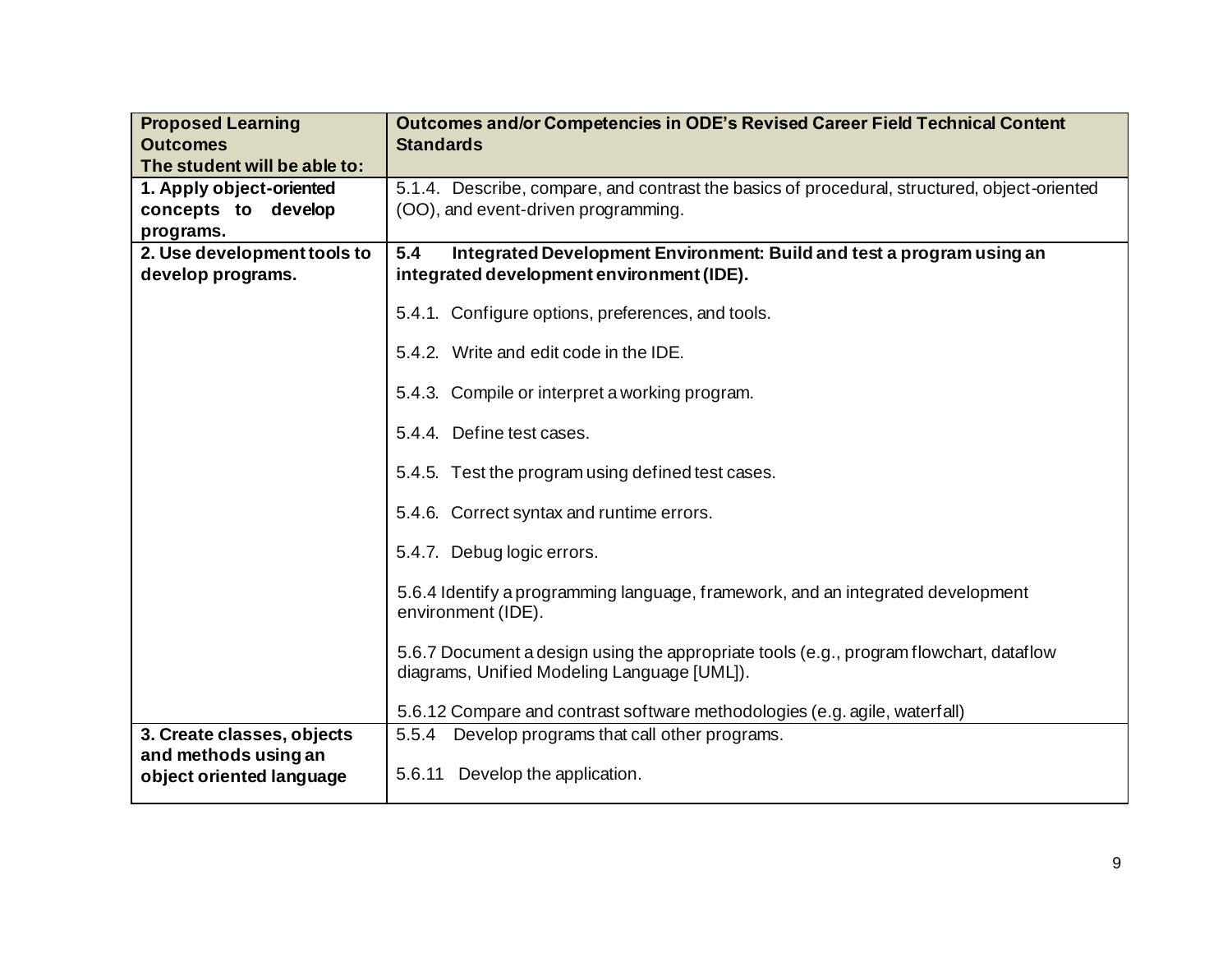|                                                                                   | 5.3.12. Write code to create classes, objects, and methods.                                                               |
|-----------------------------------------------------------------------------------|---------------------------------------------------------------------------------------------------------------------------|
| 4. Use primitive and<br>reference data types such<br>as pointers in computational | 5.2 Computational and String Operations: Develop code that performs computational and<br>string operations.               |
| and string operations.                                                            | 5.2.1. Compare and contrast primitive types of numeric and nonnumeric data (e.g., integers,<br>floats, Boolean, strings). |
|                                                                                   | 5.2.2. Identify the scope of data (e.g., global versus local, variables, constants, arrays).                              |
|                                                                                   | 5.2.3. Write code that uses arithmetic operations.                                                                        |
|                                                                                   | 5.2.4. Write code that uses subtotals and final totals.                                                                   |
|                                                                                   | 5.2.5. Write code that applies string operations (e.g., concatenation, pattern matching,<br>substring).                   |
| 5. Use error checking and<br>exception handling in<br>program development.        | 5.4.5 Test the program using defined test cases.                                                                          |
| 6. Debug and test program<br>code.                                                | 5.4.6 Correct syntax and runtime errors.                                                                                  |
|                                                                                   | 5.4.7 Debug logic errors.                                                                                                 |
|                                                                                   | 5.6.14 Ensure code quality by testing and debugging the application (e.g. system testing, user<br>acceptance testing).    |
| 7. Test and validate program<br>output.                                           | 5.5.1<br>Develop programs using data validation techniques.                                                               |
|                                                                                   | 5.6.13 Perform code reviews (e.g. peer walkthrough, static analysis)                                                      |
|                                                                                   | 5.6.14 Ensure code quality by testing and debugging the application (e.g. system testing, user<br>acceptance testing).    |
|                                                                                   | 5.6.17 Collect application feedback and maintain the application.                                                         |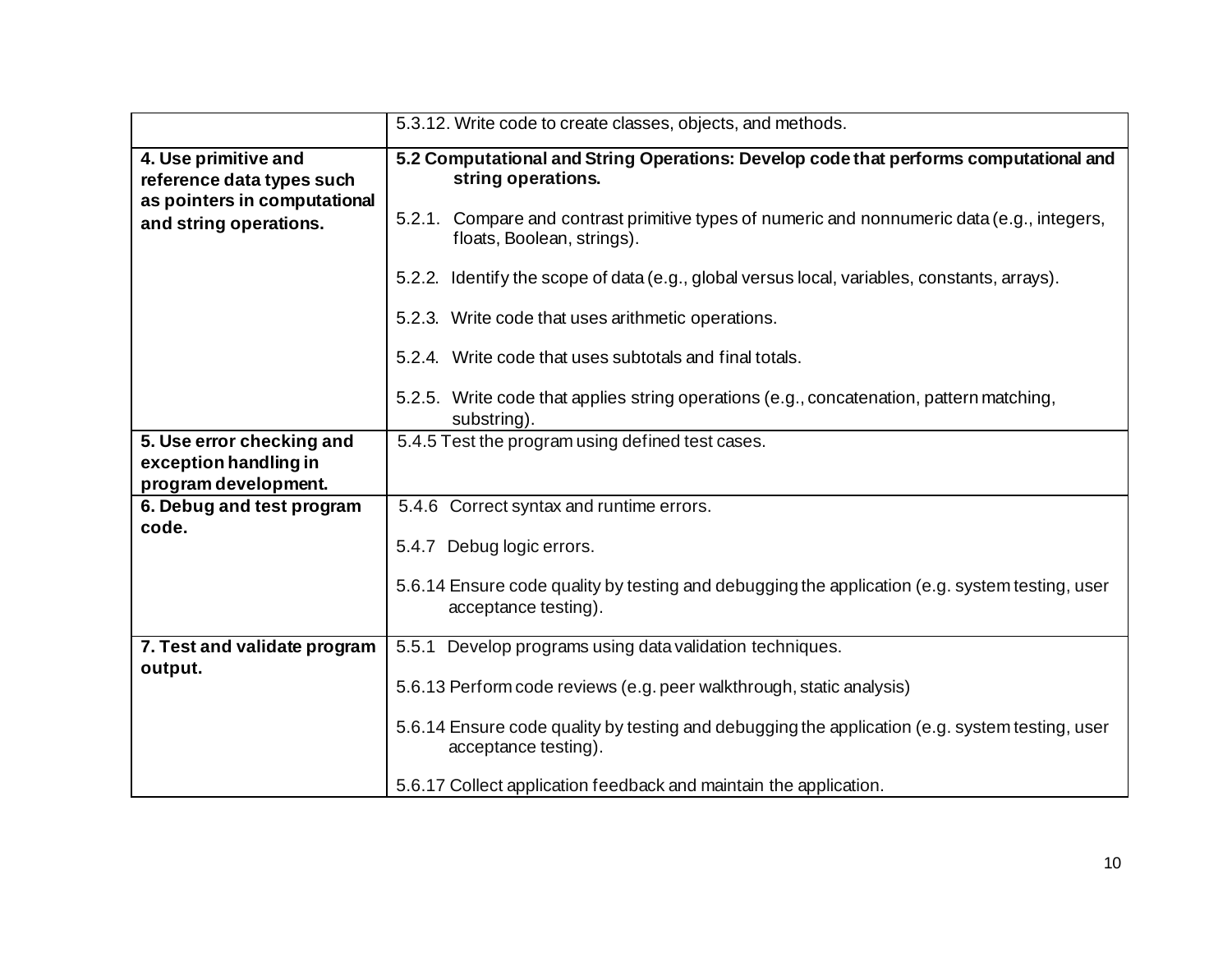| 8. Use data structures in | 5.1.2 Explain how algorithms and data structures are used in information processing.      |
|---------------------------|-------------------------------------------------------------------------------------------|
| program development       |                                                                                           |
|                           | 15.2.2 Identify the scope of data (e.g., global vs. local, variables, constants, arrays). |

|                                                | 5.3.8 Write code that uses nested structures and recursion.                                                            |
|------------------------------------------------|------------------------------------------------------------------------------------------------------------------------|
| 9. Use logic structures to<br>develop programs | Logical Operations and Control Structures: Develop code that uses logical<br>5.3<br>operations and control structures. |
|                                                |                                                                                                                        |
|                                                | 5.3.1. Explain Boolean logic.                                                                                          |
|                                                | 5.3.2. Solve a truth table.                                                                                            |
|                                                | 5.3.3. Write code that uses logical operators (e.g., and, or, not).                                                    |
|                                                | 5.3.4. Write code that uses relational operators and compound conditions.                                              |
|                                                | 5.3.5. Write code that uses conditional control structures (e.g., if, if-then-else).                                   |
|                                                | 5.3.6. Write code that uses repetition control structures (e.g., while, for).                                          |
|                                                | 5.3.7. Write code that uses selection control structures (e.g., case, switch).                                         |
|                                                | 5.3.8. Write code that uses nested structures and recursion.                                                           |
|                                                | 5.3.9. Write code that creates and calls functions.                                                                    |
|                                                | 5.3.10. Code error-handling techniques                                                                                 |
|                                                | 5.3.11. Write code to access data repositories.                                                                        |
|                                                | 5.3.12. Write code to create classes, objects, and methods.                                                            |
| 10. Use I/O methods to                         | 5.6.5. Identify input and output (I/O) requirements.                                                                   |
| develop programs                               | 5.6.6. Design system inputs, outputs, and processes.                                                                   |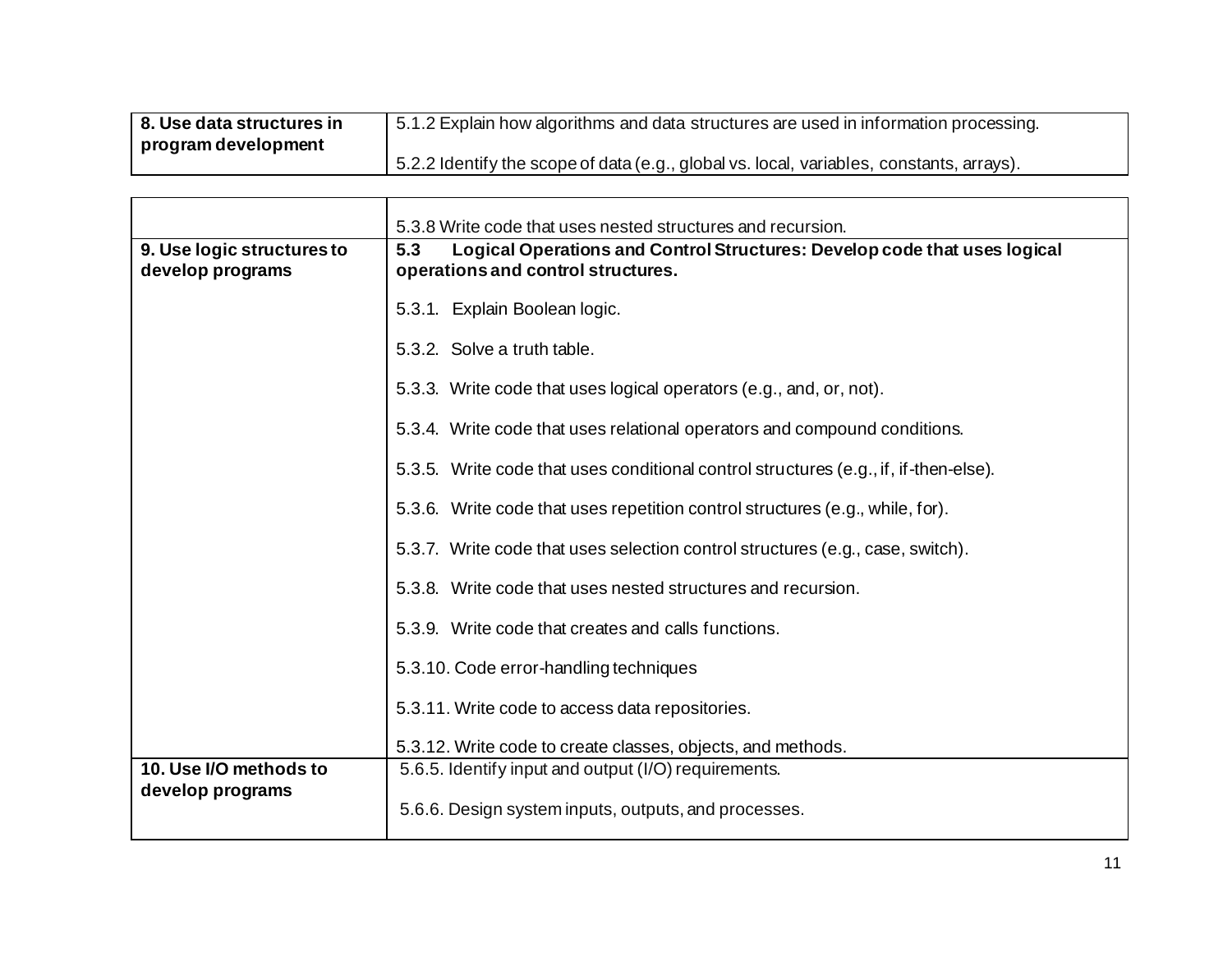| 11. Produce object oriented | 5.4.1. Configure options, preferences, and tools.                                                                   |
|-----------------------------|---------------------------------------------------------------------------------------------------------------------|
| source code                 | 5.4.2. Write and edit code in the IDE.                                                                              |
|                             | 5.4.3. Compile or interpret a working program.<br>5.6.11 Develop the application.<br>5.6.16 Deploy the application. |

**4. Microsoft .NET Fundamentals (CTIT012):** CTAN alignment with the Tech Prep Programming and Software Development Pathway in the Career Field Technical Content Standards of the Ohio Department of Education.

Course Description: This course uses Visual Basic .NET, as an object-oriented/event-driven environment in which to teach programming concepts. The student will use .NET applications to create and test windows based business programs.

Advising Notes:

- Course prepares students to take MTA Exam 98-372 (Microsoft .NET Fundamentals) or current equivalent.
- Student passage of Ohio Career-Technical Competency Assessment end of program assessment required for postsecondary credit.
- Recommended Prerequisite Computer Logic
- The content of Learning Outcome #4 will be addressed in the recommended prerequisite—Computer Logic Credit Hours:

Alignment:

| <b>Learning Outcomes The</b> | Outcomes and/or Competencies in ODE's Revised Career Field Technical Content |
|------------------------------|------------------------------------------------------------------------------|
| student will be able to:     | <b>Standards</b>                                                             |
|                              |                                                                              |

<sup>3</sup>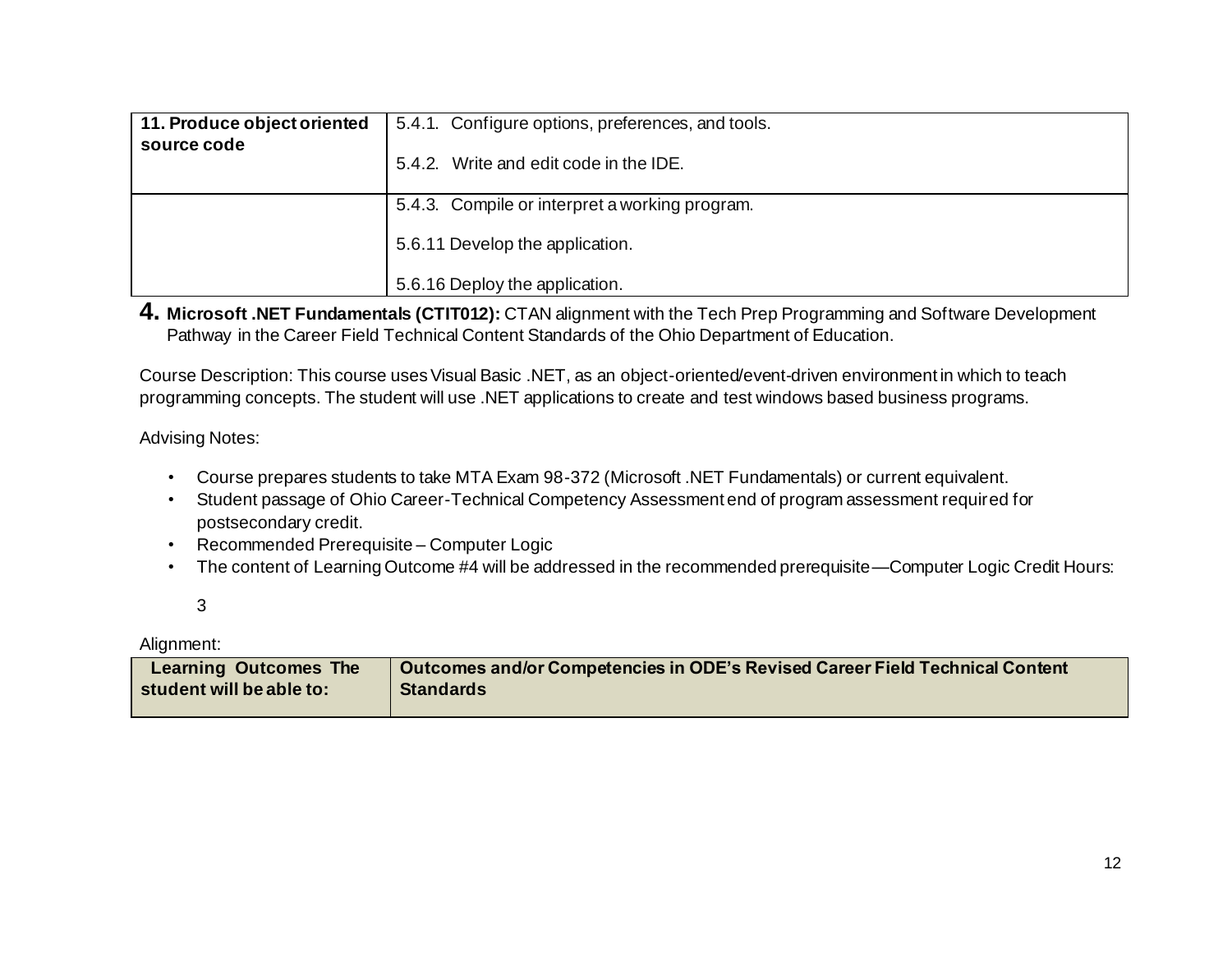| 1. Use .NET framework         | 5.2.2. Identify the scope of data (e.g., global vs. local, variables, constants, arrays). |
|-------------------------------|-------------------------------------------------------------------------------------------|
| concepts (i.e. basic          |                                                                                           |
| application settings,         | Logical Operations and Control Structures: Develop code that uses logical<br>5.3          |
| variables and constants,      | operations and control structures.                                                        |
| basic control structures      |                                                                                           |
| such as sequence, selection   | 5.3.1. Explain Boolean logic.                                                             |
| and iteration, event handling | 5.3.2. Solve a truth table.                                                               |
| and error/exception           |                                                                                           |
| handling)                     |                                                                                           |

|                                                 | 5.3.3. Write code that uses logical operators (e.g. and, or, not).                    |
|-------------------------------------------------|---------------------------------------------------------------------------------------|
|                                                 | 5.3.4. Write code that uses relational operators and compound conditions.             |
|                                                 | 5.3.5. Write code that uses conditional control structures (e.g., if, if -then-else). |
|                                                 | 5.3.6. Write code that uses repetition control structures (e.g., while, for).         |
|                                                 | 5.3.7. Write code that uses selection control structures (e.g., case, switch).        |
|                                                 | 5.3.8. Write code that uses nested structures and recursion.                          |
|                                                 | 5.3.9. Write code that creates and calls functions.                                   |
|                                                 | 5.3.10. Code error-handling techniques                                                |
|                                                 | 5.3.11. Write code to access data repositories.                                       |
|                                                 | 5.3.12. Write code to create classes, objects, and methods.                           |
|                                                 |                                                                                       |
| 2. Use namespaces, classes,                     | 5.3.8. Write code that uses nested structures and recursion.                          |
| methods and attributes in the<br>.NET framework | 5.3.9. Write code that creates and calls functions.                                   |
| 3. Compile .NET code                            | 5.4.3. Compile or interpret a working program.                                        |